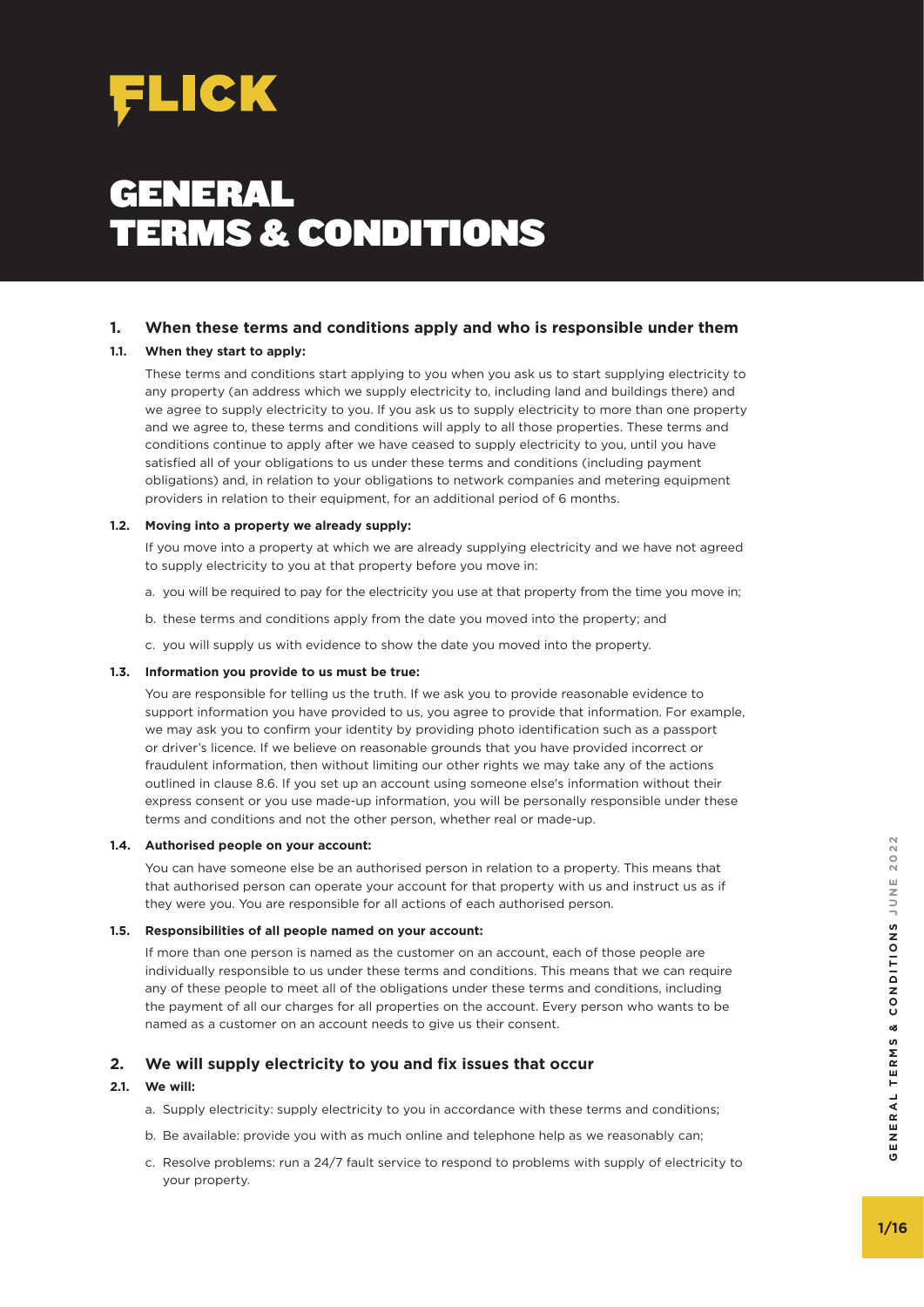# **2.2. Using some third parties (identified below) we will also:**

- a. Get the electricity to your property: supply electricity to your property through the power lines on your electricity network. We arrange this with the network company relevant to your property. If you have a contract with the network company directly, this will be arranged by them and we won't do it for you;
- b. Work out how much electricity you use: measure the electricity that we supply to you. This involves us arranging for a provider of metering equipment to ensure a meter is installed at each property so that it can measure your consumption and remotely communicate this back to us.

# **2.3. How electricity is supplied to you:**

 Each property will have a point of connection to the power lines. For most residential properties, this point of connection will be on a power pole outside the boundary of your property. You can get the exact location confirmed by your network company.

# **2.4. Stay safe:**

 All parts of the electricity supply system, including the lines and wires on your property, should be treated as live at all times. Stay safe around them.

# **2.5 Sometimes we are not able to meet our obligations to you:**

 We are not required to carry out our responsibilities if an event has occurred which is beyond our reasonable control and which prevents or delays us from carrying out those responsibilities. Some examples are:

- a. our website or app is unavailable;
- b. our arrangements with an electricity metering provider have been suspended or ended;
- c. our arrangements with a network company have been suspended or ended; or
- d. a network company cannot supply electricity to a property. We will continue to perform our responsibilities that are not affected by the event and we will do everything we reasonably can to make sure your electricity supply is returned to normal as soon as is reasonably practicable. We are not responsible for any damage that results from fluctuations in electricity supply, frequency or voltage, unless and to the extent such fluctuations were caused by our direct actions and, in each case, were not caused by events beyond our reasonable control.

# **3. Issues with our supply of electricity to you**

# **3.1 Fixing problems with the supply of electricity:**

 The electricity supply system is complex and sometimes parts of it may not function as they are supposed to, for example if there is a storm or an accident, or if the supply needs to be urgently cut off for safety reasons. When this happens, the supply of electricity to you may be interrupted or otherwise affected. Using third parties, we will do our best to make sure that the supply of electricity to your property is fixed as soon as we can in the circumstances. We will continue to perform our responsibilities that are not affected by these events and we will do everything we reasonably can to make sure your electricity supply is returned to normal as soon as is reasonably practicable. We are not responsible for any damage that results from fluctuations in electricity supply, frequency or voltage, unless and to the extent such fluctuations were caused by our direct actions and, in each case, were not caused by events beyond our reasonable control.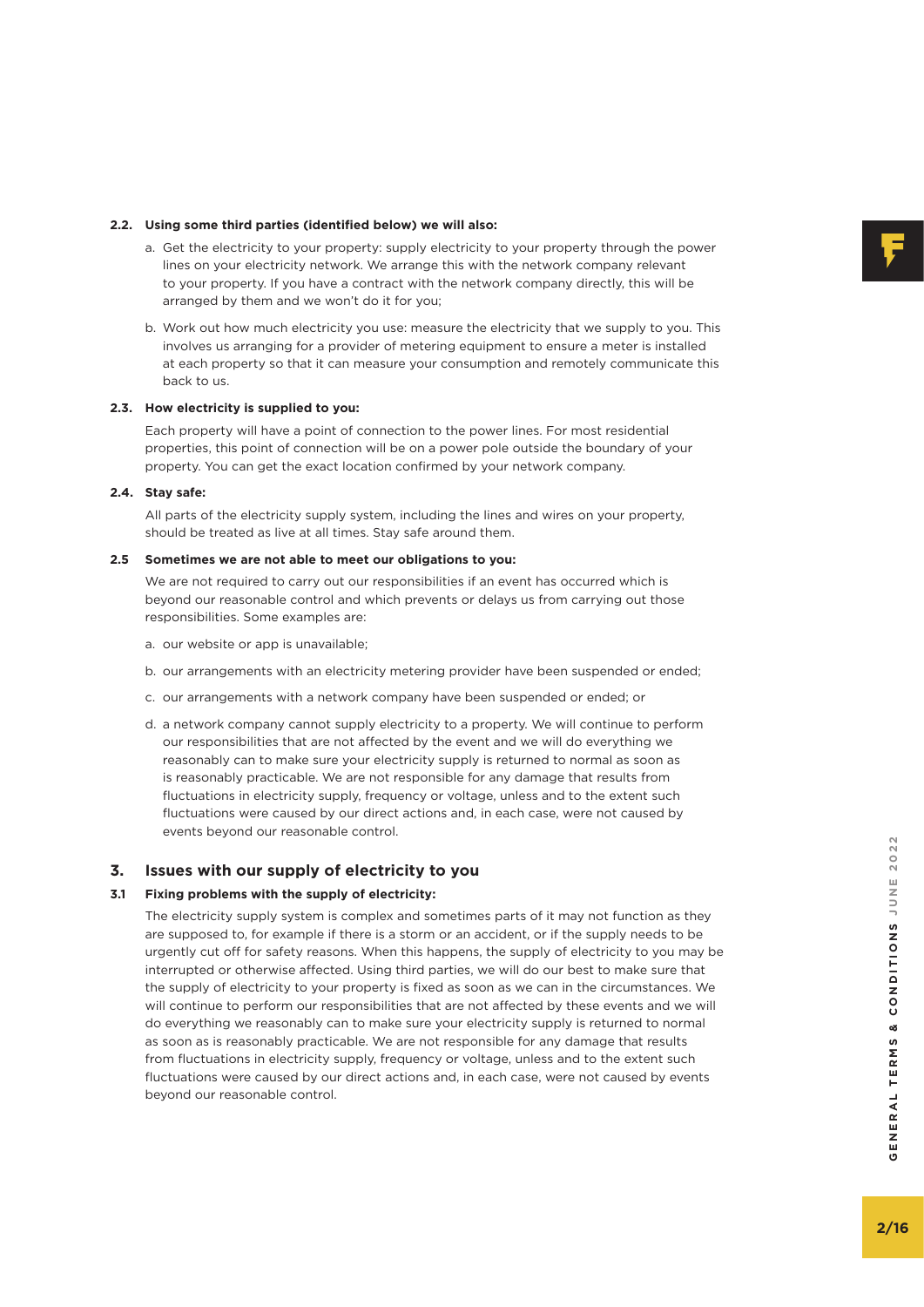# **3.2. Work by network companies may affect supply of electricity:**

 Sometimes network companies need to do work on their networks and this may have an effect on the supply of electricity to you. When they do this they usually give at least 4 working days' notice. Sometimes they have to do urgent work and will give as much notice as they can. If they do not notify you directly, we will give you as much notice as we reasonably can and it will generally be about the same as the notice they give us.

# **3.3. We recommend you protect your property and appliances:**

 Installing surge protection can protect your appliances from fluctuations in frequency, voltage and problems with the electricity we supply.

# **3.4. We recommend you have insurance:**

 We recommend you have insurance for damage that may result from fluctuations in frequency, voltage and problems with the electricity we supply.

# **3.5. Who to contact:**

 When there is a problem, or you think that there might be one, with our supply of electricity to you, you should call us on 0800 435 425 (4 FLICK). This service is available on a 24-hour basis and is free to call from your cell phone. We will regularly update information about a supply interruption, in accordance with good industry practice in New Zealand. You can also find out about supply interruptions directly from your network company.

# **3.6. Let us know if you have special circumstances we should know about. You need to keep us informed. Tell us if:**

- a. You rely on medical equipment: you or someone else who lives at the property has critical medical support that relies on the supply of electricity to keep it operating properly; or
- b. Your health is at risk: there is a real and genuine threat to your health or wellbeing (or someone else who lives at the property) because of health, age or disability; or
- c. Your financial circumstances change: you experience temporary or permanent financial hardship that makes it genuinely hard for you or someone else who lives at the property to pay for the electricity we supply to your property.

# **4. Working out how much electricity we supply to you**

# **4.1. Smart meter installation:**

 In order to supply your property we need to ensure there is a smart meter at your property. It may be that we can arrange for a smart meter to be installed at your property. If this is possible we will supply you with a copy of our Smart Meter Upgrade T&Cs.

# **4.2. Meter reading and estimates:**

 We will work out how much electricity we supply to your property by remotely reading the meter on a regular basis or, if we have not read the meter, are unable to read the meter for any reason, or some or all usage data is missing from our attempts to read the meter, we may estimate the amount of electricity supplied to that property. We may also send out a meter reader to physically read your meter. If we need to estimate any usage data we will do so in accordance with clause 5.6. Alternatively, you can call us for a simple explanation as to how we have calculated the estimated supply.

# **4.3. No unmetered supply:**

 Due to the nature of our business, we are unable to supply electricity to you as a customer if you have or come to have any unmetered supply connected to your property. Should you already be a customer of ours and you introduce an unmetered supply to your property, or are found to have unmetered supply to your property, you will be immediately required to choose another retailer to supply you with electricity in accordance with clause 4.7, and our contract with you in respect of that unmetered supply will be at an end.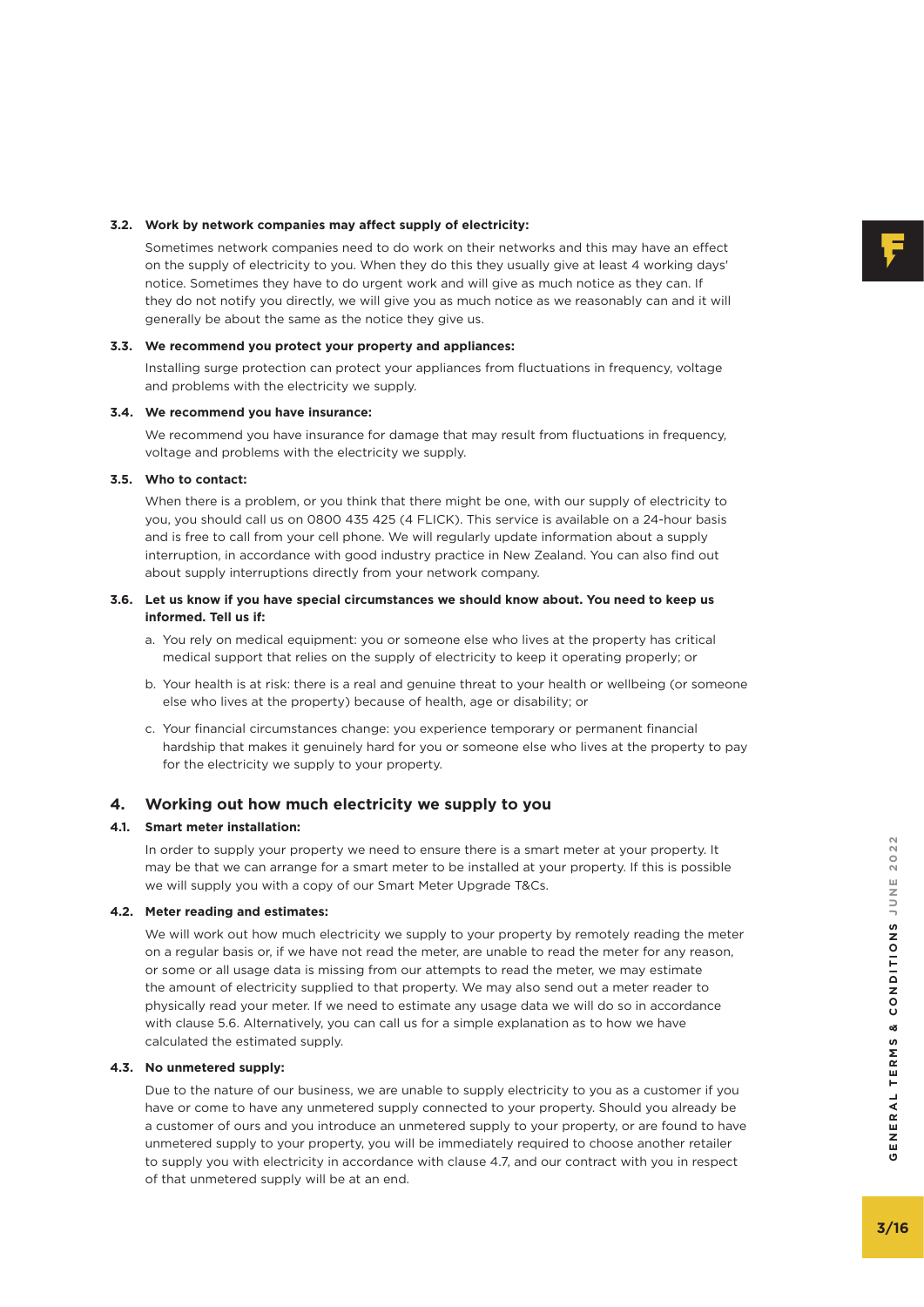## **4.4. Problems with your measured supply:**

 If you think that the meter is not correctly recording the amount of electricity that you are supplied, you need to tell us. If you ask us to test a meter, or if we decide to test it, and we find it is not within the industry standards of accuracy, we will work out what your actual electricity usage should have been, and we will debit or credit your account accordingly. If you ask us to test a meter, and it is found to be accurate, we may charge you for that meter test.

# **4.5. Remote communication problems with your meter(s):**

 Your smart meter is designed to remotely communicate your half-hour consumption information to us. This half-hour consumption information is crucial to our ability to service you as our customer due to the nature of our business. In order to remotely communicate, your meter requires sufficient cellular signal strength so it can connect to the central database. Should your meter have or come to have insufficient signal strength that does not resolve itself within 5 calendar days:

- a. We may initiate an investigation and contact you to discuss possible causes;
- b. It's possible that a site visit may be required to determine the cause of the communication issue. If this site visit reasonably determines you have knowingly contributed in any way to the reduction in signal strength (usually due to new construction on your property, but includes any tampering with the meter or its ability to communicate) then you will be charged for this site visit, and any subsequent visits required to attempt to resolve this issue in accordance with clause 8;
- c. Any site visit does not guarantee resolution, and if we are unable to reasonably resolve this communication issue we will be unable to continue to service you as a customer. This means you will be required to switch to another retailer to supply you with electricity in accordance with clause 4.7;
- d. If you were to initiate a switch to another retailer, this will not absolve you of your responsibilities under clause 8 should you be found to have contributed to the failure of your meter's ability to remotely communicate.

## **4.6. Metering standards:**

 All meter readings, tests and associated processes will be done in accordance with relevant New Zealand industry protocols and codes of practice.

#### **4.7. When we are unable to continue to provide you with our service:**

 We may require you to find another retailer to supply you with electricity in accordance with clause 4.3 and/or clause 4.5. If this is required, we will first attempt to switch you back to the previous retailer that supplied your property. If this is not possible, then you must choose another retailer and initiate a switch to them within 3 working days of us notifying you.

## **5. Paying for the electricity we supply you**

## **5.1. You are responsible for paying:**

 You must pay for all of the electricity we supply to each property, including where some or all of that is estimated by us. It is your responsibility to pay for all of the electricity supplied to your property from the date you moved into the property, including the cost of delivering that electricity to your property. You may also be responsible for paying other charges as set out in clause 6.7.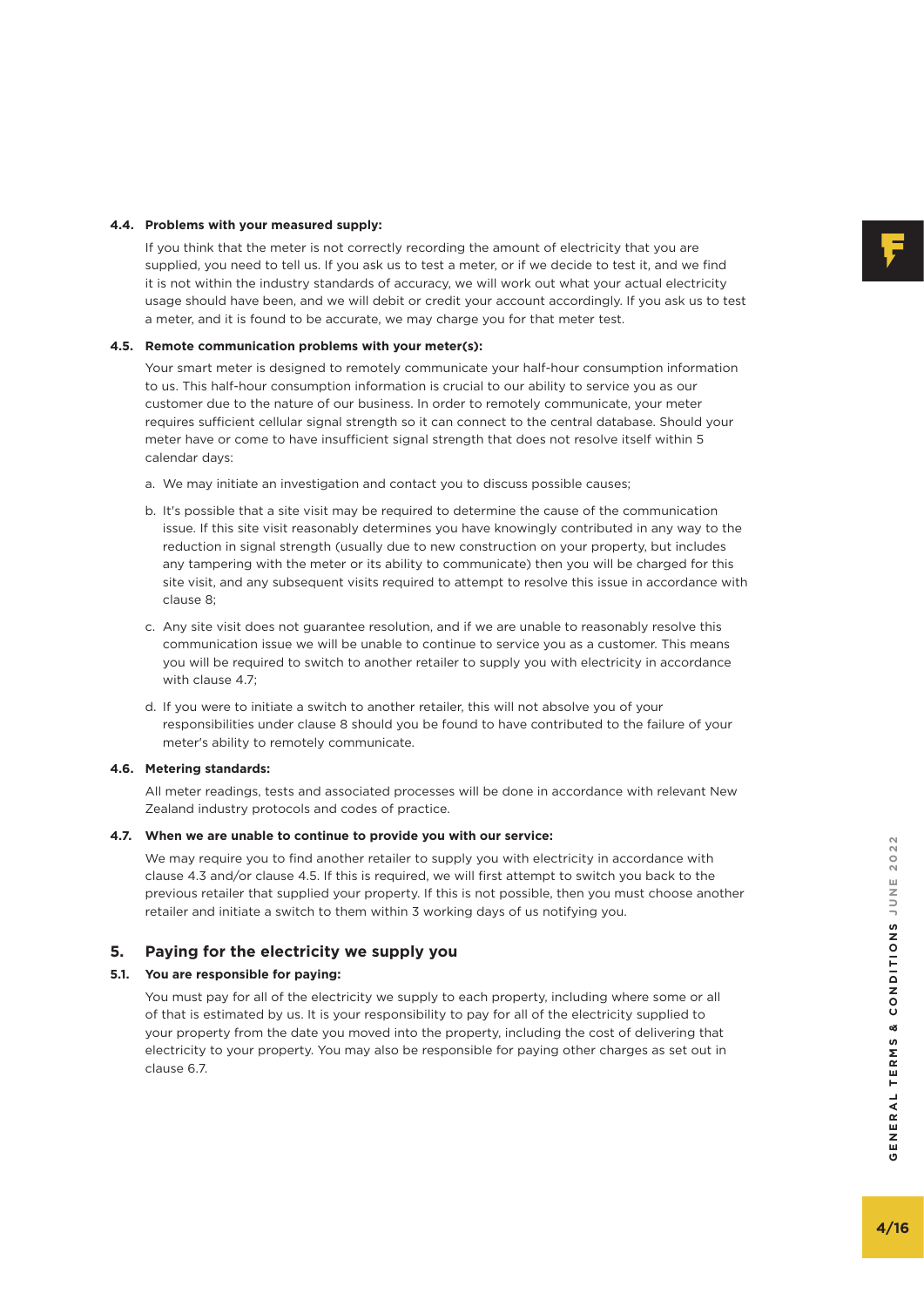# **5.2. Do not damage metering equipment:**

 Be careful not to damage any of the metering and other equipment on the property because you may also be responsible for paying to fix any such damage.

#### **5.3. When invoices are issued and when you need to make payment:**

 When we have determined the amount of electricity supplied to a property in accordance with clause 4, we will calculate your daily cost. We will do this every day, so you can track your electricity expenditure. We issue invoices covering your electricity expenditure for the prior billing period. You will be notified on your invoice of the payment due date, which will be no less than 2 working days following the date of your invoice. Your nominated bank account or credit or debit card will be debited on this payment due date.

## **5.4. What happens if you do not pay us:**

 If you do not pay us for any amount you are responsible for and which is due under these terms and conditions, or if payment from the bank account you have authorised us to direct debit money from or the credit or debit card you have authorised us to charge is dishonoured, cancelled or refused, we can:

- a. Attempt again to debit your nominated bank account or credit or debit card (we will give you at least 24 hours' notice);
- b. Charge you our reasonable costs or fees in collecting money you owe us, including bank fees, credit agency fees, legal and court fees;
- c. Start our debt process, which may in some circumstances lead to disconnection of the electricity supply to any property supplied under these terms and conditions. If your supply is disconnected, you may be charged fees, including for example a disconnection site visit fee. These will be notified to you before your electricity supply is disconnected.
- d. If you have been in our debt process, and you switch to another retailer or have your supply disconnected, we may not be able to take you on as a customer again. If we do allow you to open another account, and you again fail to pay us for an amount you owe us under these terms and conditions, we may require you to switch to another retailer.

#### **5.5. Terms of payment:**

You need to:

- a. always pay us in full (that means that you cannot deduct amounts from the amount you owe us);
- b. authorise us to direct debit money from a specific bank account or charge money to a specific credit or debit card for amounts you owe us;
- c. ensure that the bank account you have authorised us to direct debit money from or the credit or debit card you have authorised us to charge is up to date and that it has sufficient clear and accessible funds to cover all payments to us at the time for payment, otherwise the provisions in clause 5.4 may apply.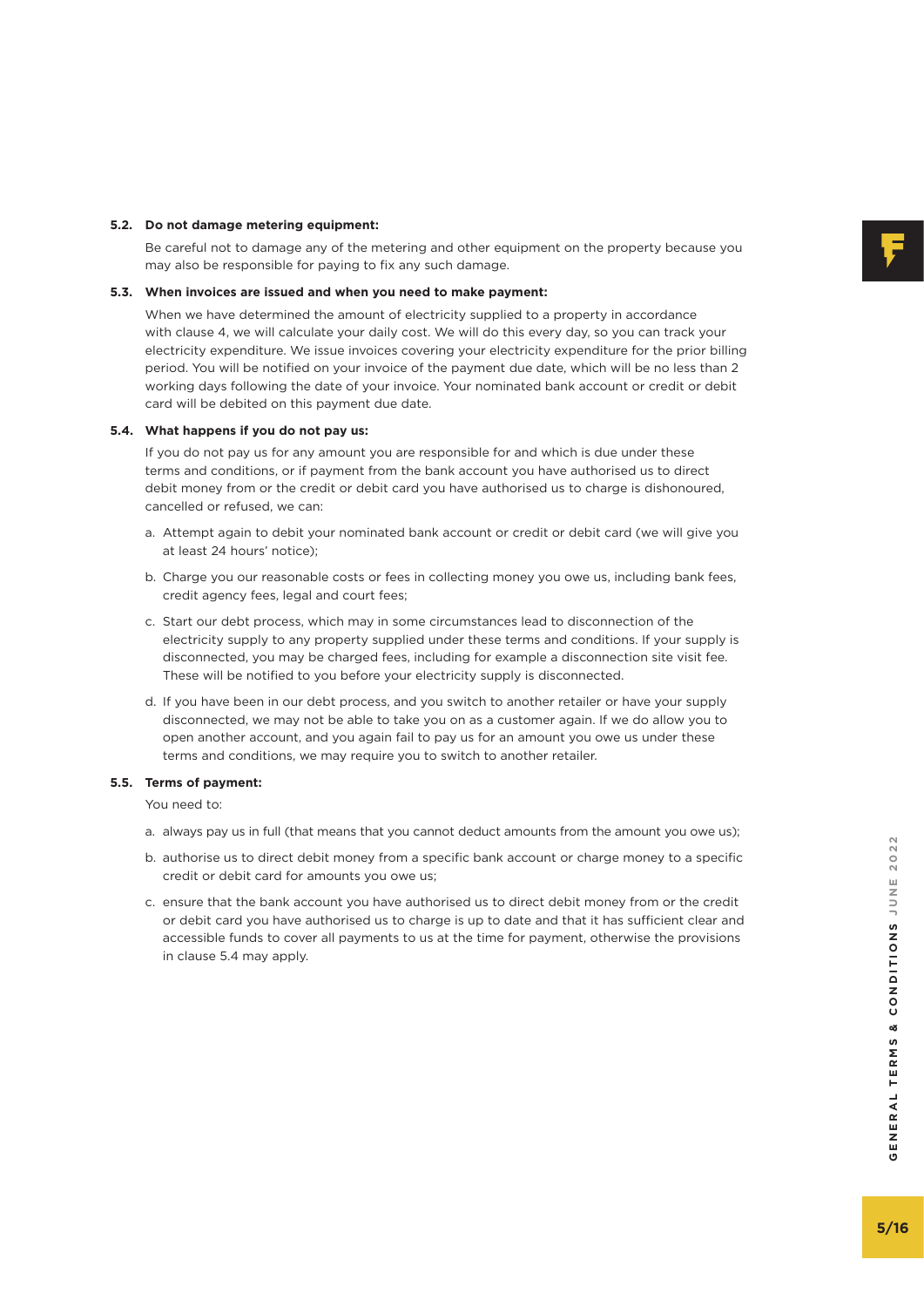# **5.6. How estimates work and what you will be charged:**

- If:
- a. the meter at a property has incorrectly measured the amount of electricity used; or
- b. the meter reading cannot be taken; or
- c. we cannot access a meter (including remotely) for a long period of time even though you met your access obligations under clause 7; or
- d. we do not have complete or correct records of your electricity usage or any other components used to calculate your charges available at the time, then we will estimate what the actual electricity usage at the property should have been by building a profile of your usage based on either; up to the last 4 weeks of data or an average user profile. We will then charge the estimated usage based on the pricing plan that you have selected when you join Flick; or, if you are on a wholesale price plan we will apply our most standard fixed rate plan.

Where possible, any estimated usage data, including usage information you have provided to us, will be updated with actual usage data, or if we cannot retrieve actual data, finalised estimate data will then be treated as if it were actual data. Where we can, and if it is required, we will then either credit or debit your account for any differences in calculated charges. We will act reasonably and will take into account whether either of us contributed to the error or could reasonably have been expected to know of it. In the event we cannot provide you with an invoice for over 2 months we will work with you to arrange for you to pay that amount over the following 2 months.

#### **5.7. What to do if you think our invoice or our estimate is wrong:**

If you want to dispute an invoice or the calculations in clause 5.6:

- a. you should raise your dispute with us in writing prior to the date your next invoice falls due for payment. If necessary, we will hold the disputed amount separately; or
- b. if you do not raise a dispute with us prior to the date your next invoice falls due for payment, then we will deduct the calculated charge for this electricity from your specified bank account or charge your authorised credit or debit card.

#### **5.8. Checking your usage on your online account:**

 The online account on our website will have a statement showing your electricity usage, costs and any other fees and charges together with invoices for them.

#### **5.9. We might ask you for a bond:**

We may require a bond from you before we can supply or continue to supply electricity to your property. This bond is used to provide a level of security in case you default on your account. If we require you to comply with this clause, you must do so.

#### **5.10. The terms of any bond:**

 If we exercise clause 5.9, we will tell you why we need to, how much we require, when it must be paid to us, how long we will keep it, how we will repay it and other relevant information. The amount of the bond will be reasonable and will take into account an estimate of our financial exposure to you in the event that you do not pay your invoices. We do not pay interest on bonds.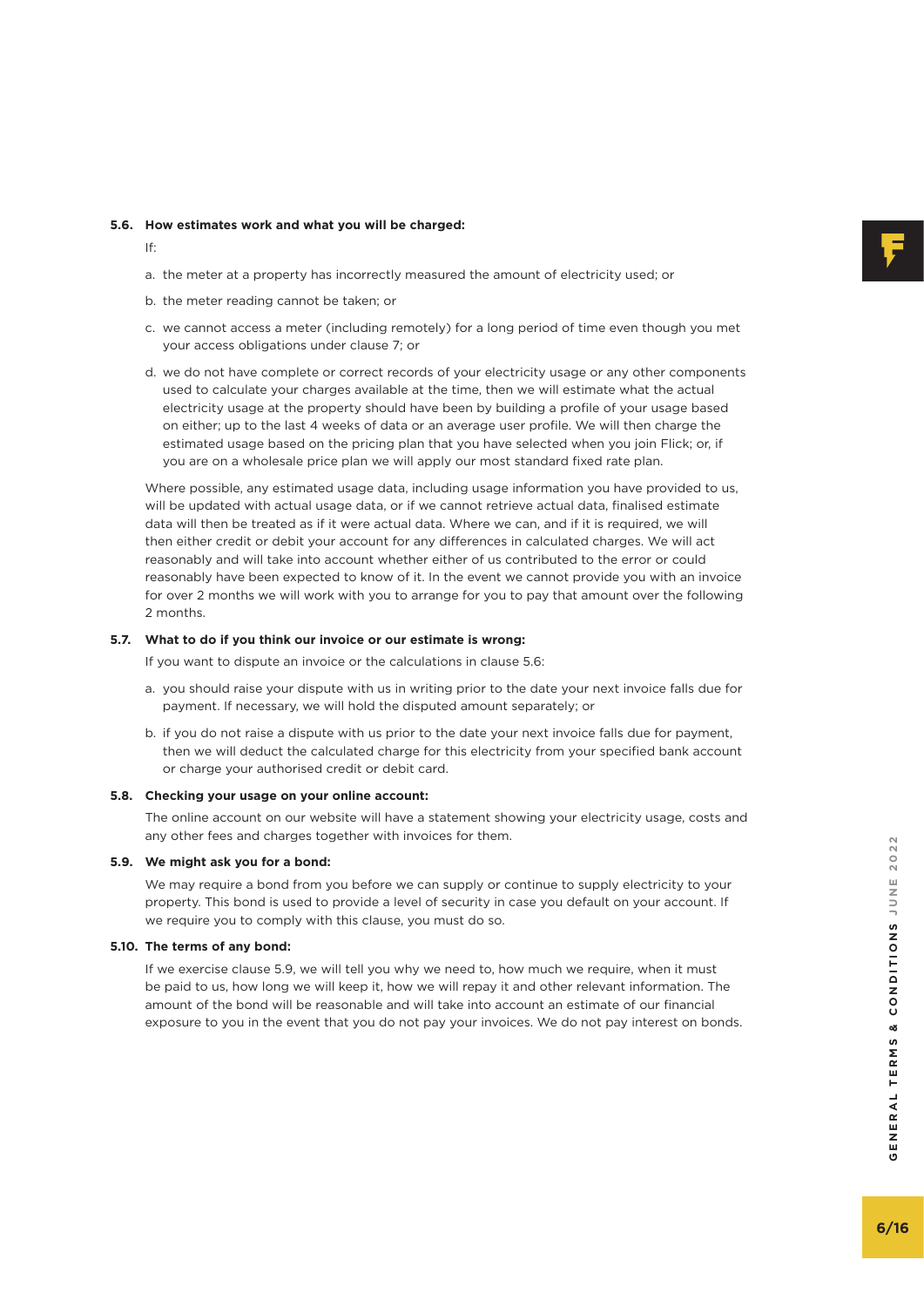## **5.11. Credit balances on your account:**

 In the event you have a credit balance on your account, it may only be used to pay for electricity supplied by us.

 In ordinary circumstances you should not build up a material account credit balance while you are a customer. If your account credit balance does build up it should be applied to your next invoice(s). If you build up an account credit balance (excluding promotional credit) while you are a customer and you would like a refund please contact us. We may limit the frequency, set a minimum amount and/or specify a charge for processing account balance refunds while you are a customer.

 After you close your account with us and all your payment obligations to us have been satisfied, we will refund any credit balance on your account to you (this will not include promotion credits you have received and not used).

## **6. Our pricing and other amounts we may need to charge you**

## **6.1. Your electricity pricing at your property:**

 Pricing for the electricity we supply may be different for each property supplied by us. The reason for this is that there are pricing variations (including, for example, the metering set up, or the time of day that electricity is used) that will apply to each property.

#### **6.2. Changing your pricing plan:**

 If you ask us to change your plan, for example if you want to change your Flick pricing option, your metering set up, or if you need to change between low and standard user plans, then we will make such change if we are able. Usually these changes will be made within 15 working days or in time for your next billing cycle (whichever is longer), unless we notify you of a specific reason why it is taking longer. In some cases, there may be fees associated with this, which will be notified to you.

## **6.3. Rate eligibility:**

 If you stop being eligible for the rate you are on because it is discovered that you no longer meet the criteria for that rate, we may require you to change to an alternative rate and if we do we will give you 30 days' notice in writing in advance. If it is discovered that you are not eligible for a rate because you provided us with inaccurate information when you signed up with us, we may change the pricing plan you are on to a plan you are eligible for (taking into account the revised information) without notice.

#### **6.4. Your electricity pricing:**

 We will charge you for electricity and related services as detailed in your pricing plan, in accordance with your Plan Specific T&Cs and any other special T&Cs that apply to you for each property you have with us. Your ordinary electricity invoice is made up of:

- a. the generation component, which may be the wholesale cost of electricity for the respective half hour time period (also known as the "spot price"), or a set rate that we have agreed with you; and
- b. a charge for transmitting and distributing electricity from the point of generation to your particular property during that respective time period and the associated charges of the party(ies) responsible for that transmission and distribution; and
- c. a charge for a pro-rated portion of the total monthly cost of the meter lease and metering services for the electricity meter(s) on your property provided by the meter provider (the meter tracks your usage against all time periods); and We will charge you for electricity and related services as detailed in your pricing plan, in<br>accordance with your Plan Specific T&Cs and any other special T&Cs that apply to you for each<br>property you have with us. Your ord
- d. the Electricity Authority levies and other mandatory industry levies, charges, taxes or fees of any nature; and
- e. our retail charge ("Flick charges"), which we use to service you as our customer.

 Some Flick pricing plans and products you may select may also carry additional costs. These will be detailed in your pricing plan or on our website.

Details of each invoice will be available in your customer dashboard on our website and on the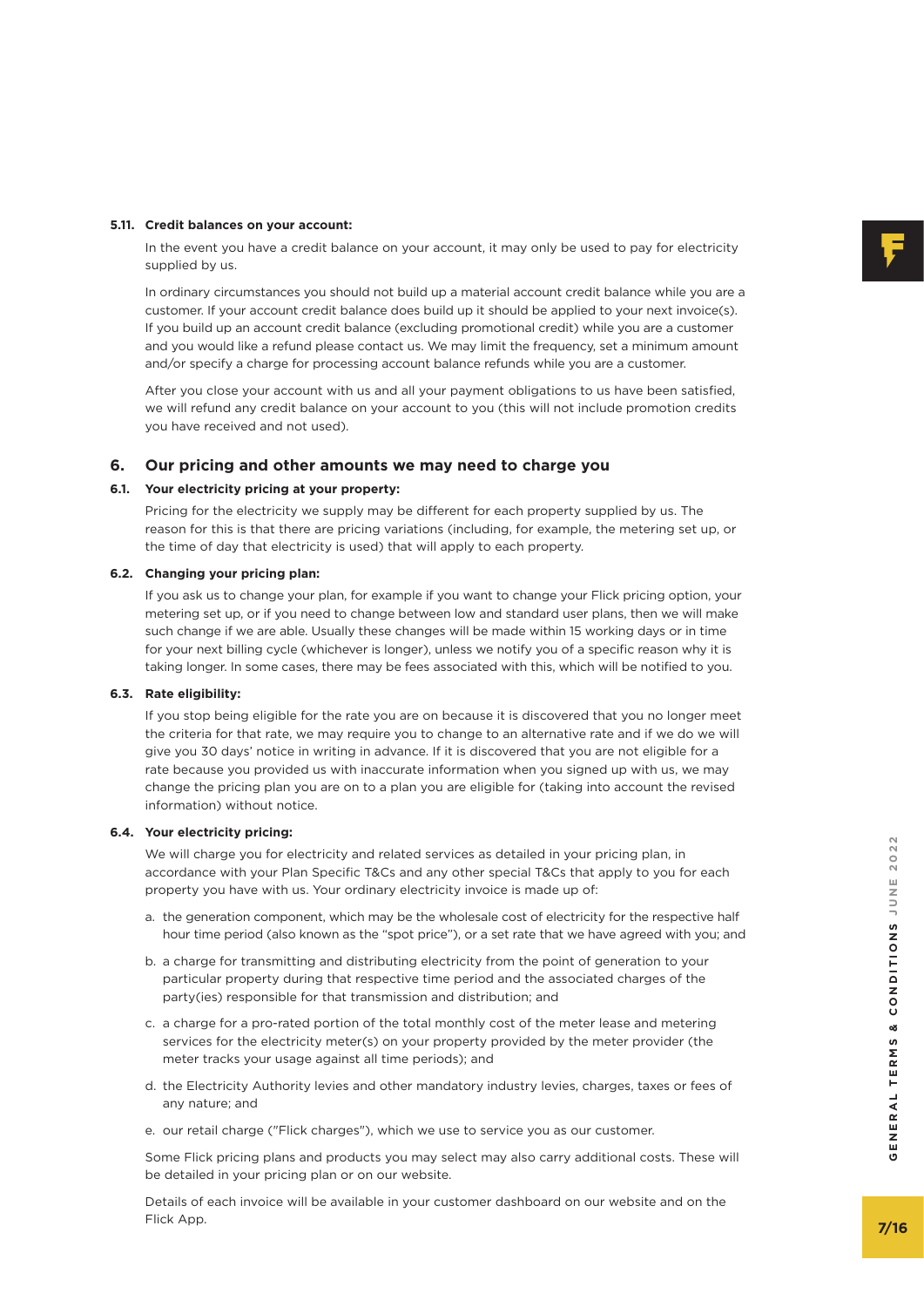#### **6.5 Billing period options**

 Flick has weekly, fortnightly and monthly invoice options. If you are on a monthly or fortnightly invoice option and you do not pay an invoice(s) in full by the due date, Flick can issue and you will pay subsequent invoices on a weekly basis. Your invoice will set out the due date for payment which will be no less than two working days from the date of your invoice.

#### **6.6. Pricing will have GST added:**

 Unless otherwise stated, prices exclude GST and GST (if any) will be charged in addition to those GST exclusive prices.

#### **6.7. Other charges required for the supply of electricity to you:**

 We may also charge you for other products or services you require in relation to the supply of electricity to your property (such as remote reconnections or testing metering equipment). There may be additional fees for these types of products and services. If you ask us to provide a product or service that involves an additional cost, or if you incur a fee or cost under these terms and conditions, we will tell you the total amount you will need to pay and whether there are ways you can avoid that fee or cost. In some cases the costs are specific to a property (such as decommissioning the electricity from a property). In these instances we will provide you with an estimate of the cost. These costs will appear as a separate line item on your invoice.

We may also need to charge you certain credit fees as set out under clause 5.4.

Check out the list of our standard service fees on our website or help centre.

#### **6.8. Recovering those fees from you:**

 Provided we have given you notice, we may deduct any money you owe under these terms and conditions from the bank account you have authorised us to direct debit money from or the credit or debit card you have authorised us to charge.

# **7. Access to each property**

#### **7.1. Safe and clear access:**

 For safety and security of supply and other reasons, we and others involved in the supply of electricity to the property need clear and safe access to:

- a. each property and any land over which you have an easement or right to pass electricity;
- b. all metering equipment; and
- c. any equipment used to supply electricity.

#### **7.2. Some of your specific responsibilities:**

- a. Restoring supply following an interruption: It is very important that you provide us, the network company and meter provider (and any agent or subcontractor of any of us) with access any time to restore electricity during an interruption in your area, to ensure safety, or to protect people or property;
- b. Maintenance and compliance: during business hours or as otherwise agreed with you, you must allow us, the network company and meter provider (and any agent or subcontractor of any of us) access to each property (including to meters and other equipment that may be inside) to:
	- connect, suspend or disconnect your electricity supply;
	- read meters;
	- ensure that trees, vegetation, buildings and other obstacles are clear of electricity lines or electrical equipment and meters. If you do not keep them clear you may be charged for the cost of clearing the trees, vegetation or obstacles if we reasonably determine it is required;
	- install, inspect, work on or remove any equipment necessary to provide electricity;
	- investigate or repair any damage or interference or suspected damage or interference with the distribution or any equipment used to supply electricity.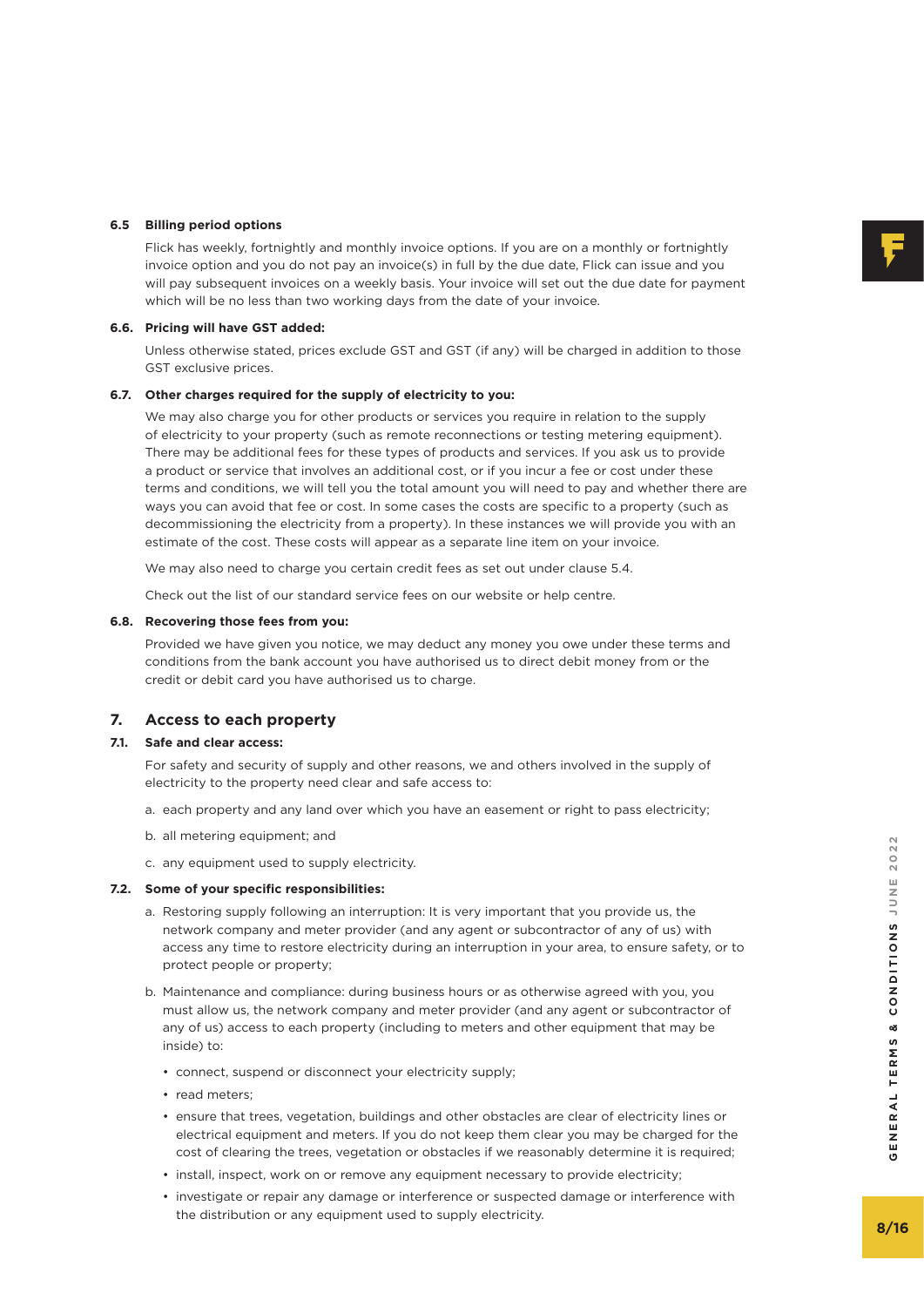#### **7.3. Installing load control equipment:**

 You must also allow clear and safe access to a property if we or a network company or meter provider need to install or maintain equipment for load control.

#### **7.4. Notice we'll give you before accessing the property:**

 Except in an emergency situation or where access is routine (for example, inspecting a meter on the outside of a building), where access is required by a third party, we will give you written notice of when and why access to a property is required. That notice will be at least 10 working days prior to access if it is for construction, upgrade, repair or maintenance; and a reasonable timeframe if access is to inspect or operate any equipment used in connection with generating, transforming, converting or conveying electricity. However, if we receive less notice than this from a third party who is not under our control and has the right to access your property (such as a network company) then we will give you as much notice as practicable after we have received notice.

## **7.5. We will access the property appropriately:**

If under this clause 7, we, our employees or agents access your property we will:

- a. take reasonable steps to minimise direct impacts on the property or inconvenience to you, and to comply with your reasonable requirements;
- b. ensure our employees and agents carry identification showing they are our authorised representatives and show you this on your request and identify themselves before entering that property;
- c. ensure our employees and agents act courteously and professionally at all times.

#### **7.6. What might happen if you don't provide us the required access:**

 If we are acting in accordance with this clause 7, and you do not provide clear and safe access, we or the network company may need to temporarily disconnect your electricity supply.

# **8. Your responsibilities in relation to the electricity supply equipment on the property**

#### **8.1. Things you need to do:**

You must take reasonable steps to:

- a. make sure nothing on your property interferes with or damages the distribution network;
- b. ensure the safety, security and maintenance of any electricity lines and equipment used on each property;
- c. ensure the safety, security and maintenance of any electricity lines and equipment past a distribution connection point to any dwelling or premises on a property;
- d. keep trees, vegetation and other obstacles away from meters and the electricity lines this includes anything overhanging from neighbouring premises;
- e. make sure there is sufficient secure space at each property for metering equipment and other equipment we or the network company think is necessary to supply electricity to you;
- f. make sure that other people at a property comply with your obligations under this clause 8.

## **8.2. Tell us if there is damage:**

 You must notify us or your network company as soon as you become aware of any damage to, or fault with, meters or equipment.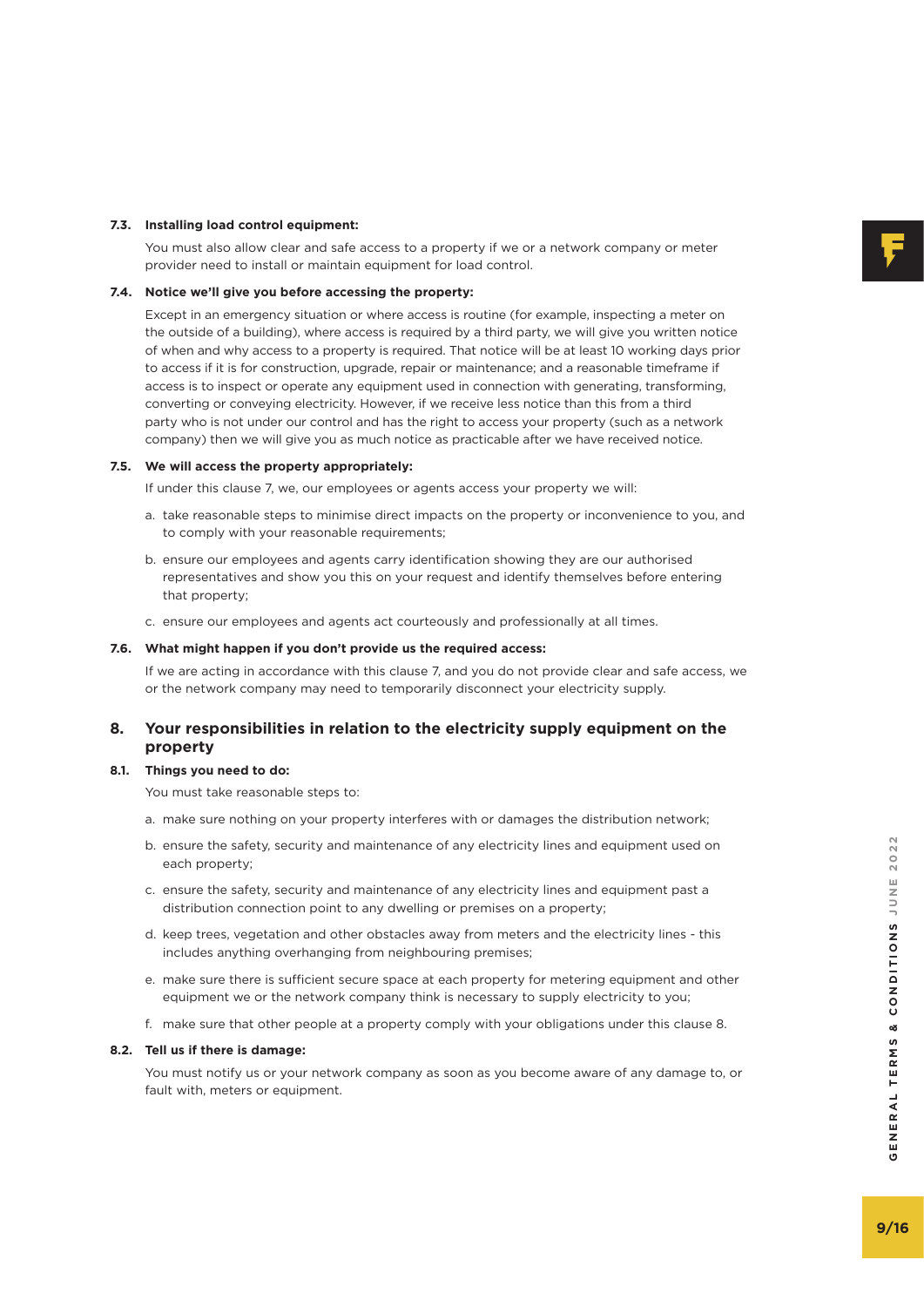# **8.3. Things you cannot do:**

You must not:

- a. connect or disconnect a property to a distribution network, or interconnect two or more network connection points (these are the points at which a property connects to an isolating device on the distribution network);
- b. interfere with or work on a network company's lines or equipment;
- c. take a supply of electricity from anywhere along the electricity lines between a distribution connection point and the meter;
- d. interfere with any meter or other equipment used to supply you electricity;
- e. generate electricity or inject it into a distribution network;
- f. use a distribution network to send or receive any signal or communication.

#### **8.4. More things you cannot do:**

 Meters, meter reading equipment, and other equipment that we, a network or metering company own, does not belong to you, but to the party responsible for supplying it. You must never:

- a. interfere with or remove a meter or meter reading equipment;
- b. interfere with any other equipment supplied by us, a metering equipment provider or a network company;
- c. allow any mortgage, security interest or other charge to be created over a meter or other equipment that we, a network or metering company own, or otherwise interfere with ownership of any of them.

## **8.5. Keep trees trimmed:**

 You have obligations under the Electricity (Hazards from Trees) Regulations 2003 to, for example, keep trees free from power lines (and if you do not, we or the network company may give you written notice requiring you to do so within a specified time at your cost). A summary of your obligations is available from https://worksafe.govt.nz/laws-and-regulations/regulations/electricalregulations/electricity-hazards-from-trees-regulations-2003/.

#### **8.6. What happens if you do not meet your responsibilities:**

 If you do not meet your obligations in clauses 1.3, 5, 7 and 8 we will inform you and give you time to rectify or to take dispute resolution proceedings:

- a. and if we (or third parties such as network companies or metering equipment providers) incur costs or charges, for example we (or third parties) have to do work that you should have done, we may charge you for that work;
- b. and if the failure is material or persistent and is clearly established, we may:
	- disconnect your electricity supply and refuse to reconnect your property;
	- require you to switch to another retailer;
	- inform the Police where we consider that the matter is serious enough.

#### **8.7. Your obligations to network companies:**

You must:

- a. comply with the law and with the network company's network connection standards that apply to your property; these include safety and technical requirements. You can obtain a copy of each of these from the relevant network company. If you are unsure who your network company is, you can contact us to find out; rectify or to take dispute resolution proceedings:<br>
and if we (or third parties such as network companies or metering equipment providers) incur<br>
costs or charges, for example we (or third parties) have to do work that you
- b. follow any instructions given to you by a network company to make sure its electricity lines or equipment on your premises is safe;
- c. accept that a network company may interrupt your electricity supply if we are in default under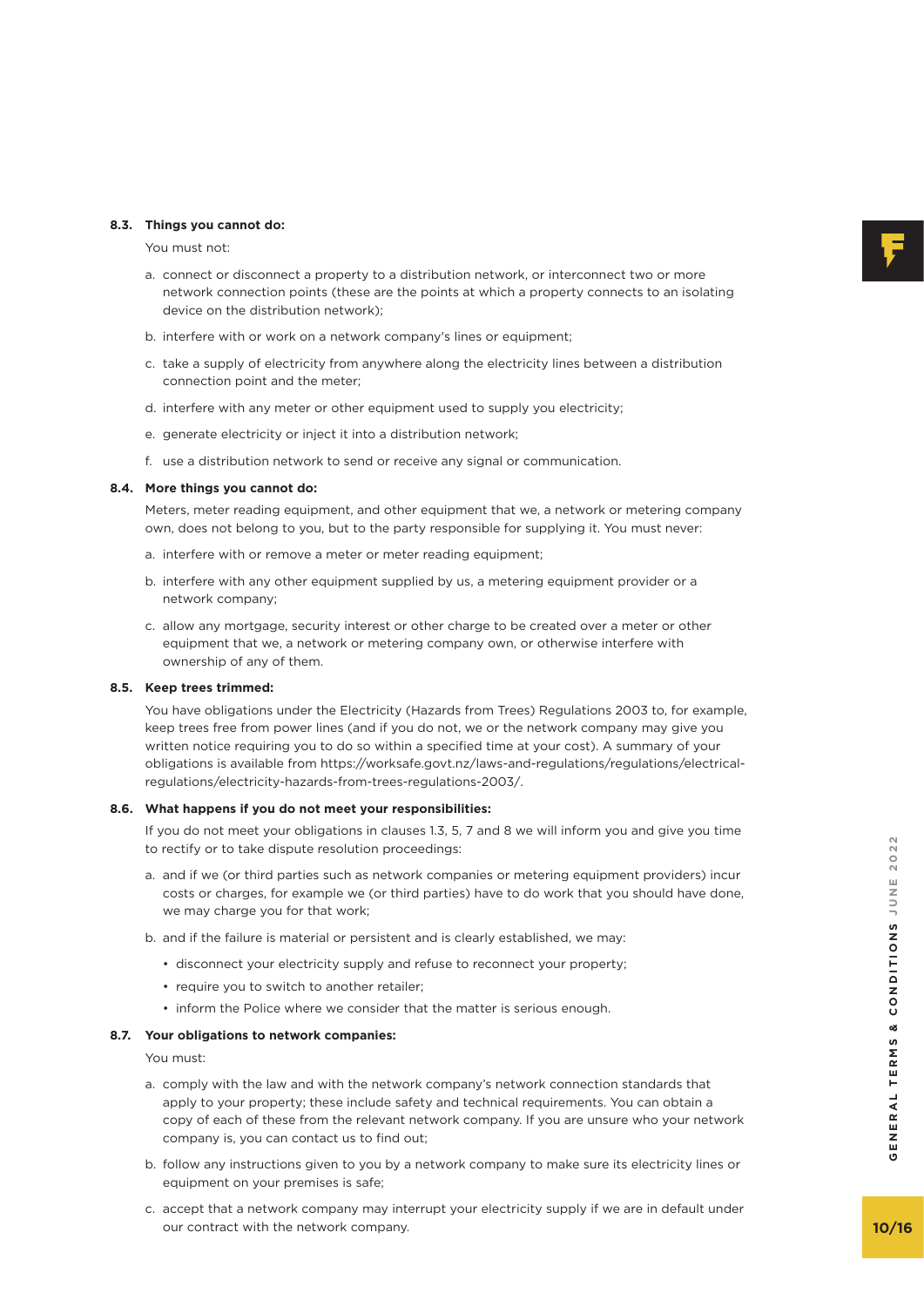# **8.8. Your obligations in relation to load control:**

 Load control devices allow us or your network company to switch off power at your meter in certain circumstances, such as when there's a fault or demand is very high. This usually applies to hot water, or nightstore heating.

 If a property has load control devices and you have agreed to a pricing plan that allows your electricity to be load controlled, you must allow us or your network company to control their operation, in some cases this may mean interrupting your supply without notice.

 If you enter into an agreement with a third party to control your energy load you must ensure that:

- a. the load is not already controlled by the network company;
- b. the third party does not interfere with or damage the network company's or any one else's load control systems;
- c. if any damage occurs due to the actions of the third party you must promptly and at your own cost remove the source of the interference and fix the damage;
- d. the third party makes the load available to the network company to enable it to fulfil any performance obligations it has as an asset owner (in respect of managing system security in accordance with the Electricity Industry Participation Code) and to meet any applicable service standards for distribution services; and
- e. prior to controlling the load, the third party has entered into an agreement with the network company which sets out the protocols for the use of the load, including the matters set out above and the coordination with the network company of the disconnection and reconnection of the load.

# **8.9 We will pass on compensation we receive from network companies:**

 If we receive compensation from your network company or another third party for losses that result from an interruption to electricity supply to you, we will pass that on to you, noting that where applicable we may choose how to fairly allocate compensation across our affected customers.

# **8.10. Claims for network company issues:**

 If you suffer a loss or damage because of something the network company does or does not do, you can only claim from us what we can recover from the network company, and that is applicable to you.

# **8.11. Network company liability is limited:**

 Each network company has excluded or limited its liability to you and to us. Unless the agreement we have with a network company provides otherwise, all liability any network company may have to you is excluded (including under the Consumer Guarantees Act 1993), as much as the law allows. If you sell electricity to another end user, you agree that your agreement with them will exclude the liability of the network company to the same extent as this clause.

# **8.12. Your financial responsibility to network companies:**

 If you damage network company equipment or distribution, you may be liable for any damage you cause. If a network company suffers direct loss or damage which is caused or contributed to by your fraud, dishonesty, or wilful misconduct, you will be liable to make good that loss or damage.

# **8.13. Other provisions that network companies can enforce:**

 The provisions of clauses 3, 7, 8 and 9 that are also intended for the benefit of the network company and are enforceable against you by each relevant network company under the Contract and Commercial Law Act 2017.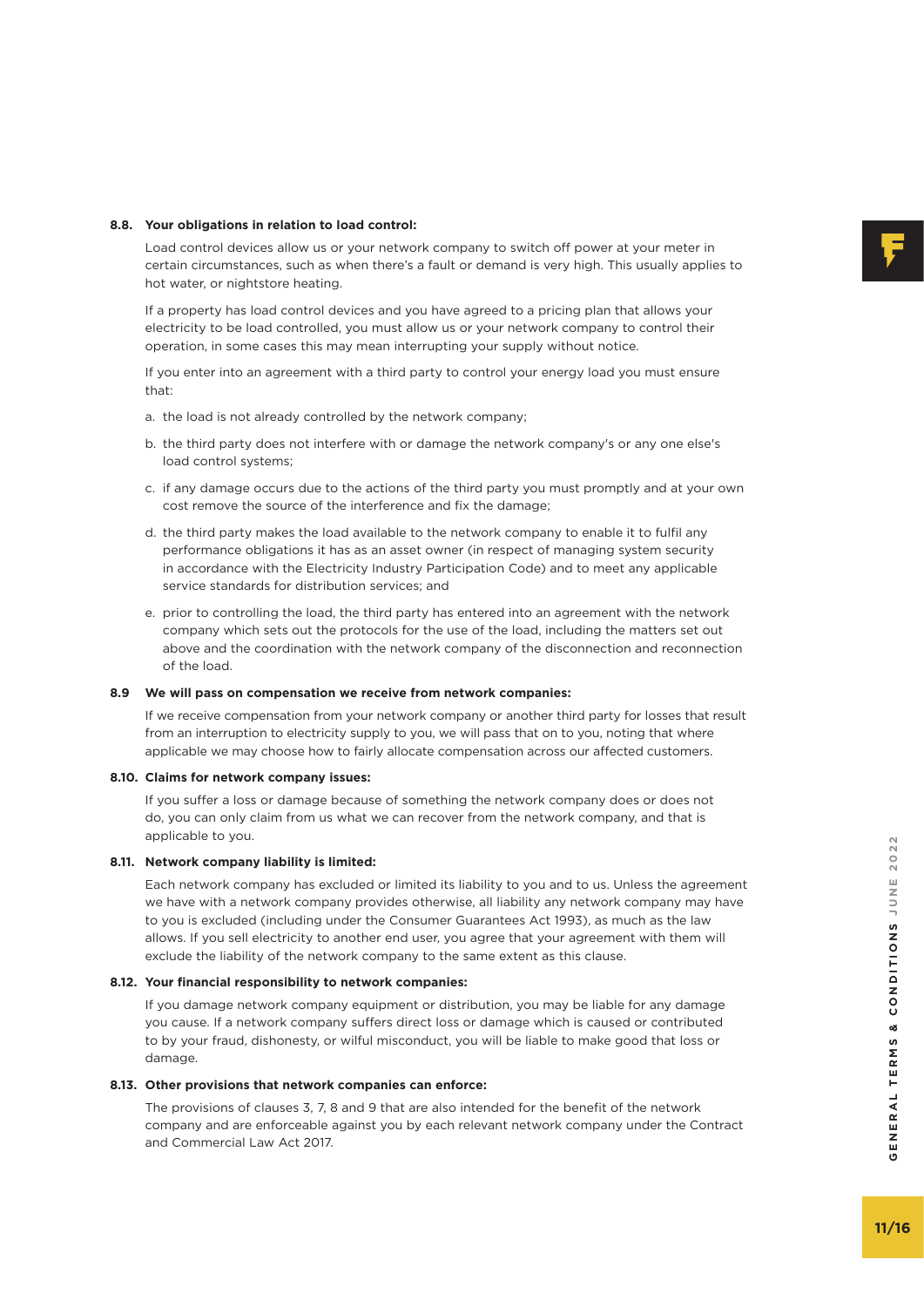# **9. Ending or suspending our obligation to supply electricity to you**

# **9.1. Payment to us:**

 You have to pay for all electricity supplied, and for all fees charged to you, until all of your obligations under these terms and conditions are satisfied.

# **9.2. If you want to switch to another electricity supplier:**

 You may switch to another electricity supplier or end the supply of electricity in accordance with these terms and conditions at any time. In these events you will need to pay for all electricity supplied to your property and any other charges you owe us for the period before your switch is complete. It is up to you to arrange for your new supplier to supply electricity to your property.

## **9.3. Tell us if you are moving out of a property:**

 If you are moving out of your property, you must tell us 2 working days in advance so we can prepare a final invoice(s) for that property.

You will remain liable for all electricity supplied, and for all fees relating to your property until:

- a. the date 2 working days after you provide us with notice that you have moved out (if we ask you will provide supporting evidence); or
- b. the date the person who has moved into your property tells us that they have become our customer or the customer of another retailer for supply of electricity to that property.

## **9.4. Tell us if you want electricity supply disconnected:**

 If you want the electricity supply to a property disconnected temporarily or permanently, you must tell us 10 working days in advance. You may incur a charge for disconnection or reconnection when you ask us to do either of these things, or if we have had to disconnect.

 Disconnection refers to the physical termination of power supply at a property, and does not refer to a pause or hold on your billing or account with us.

#### **9.5. Our obligations in relation to your switch to another electricity supplier:**

 The timeframes in clauses 9.3 and 9.4 are within accepted industry standards and relevant laws. If you switch to another retailer, we will switch you to that other retailer in accordance with industry standard and relevant laws and facilitate the switch.

#### **9.6. When we will disconnect the electricity supply:**

 If you no longer need electricity supplied to a property at all, we will stop your electricity supply as soon as reasonably practical after you notify us of that (while making sure disconnection occurs safely).

## **9.7. Reasons electricity supply might be disconnected:**

Either we or a network company may disconnect your electricity supply to any property if you:

- a. do not pay us for amounts invoiced under these terms and conditions. However we will not disconnect you if the amount unpaid is the subject of a genuine dispute resolution process;
- b. do not meet your obligations in relation to any material term or condition or you persistently do not meet your obligations in relation to any other term or condition. We will not disconnect you if the matter in question is subject to the dispute resolution process. Before disconnecting you, we will give you the chance to meet your obligations (if it is possible to do so) and we will tell you how to do that;
- c. move into a property that we supply electricity to and you do not tell us.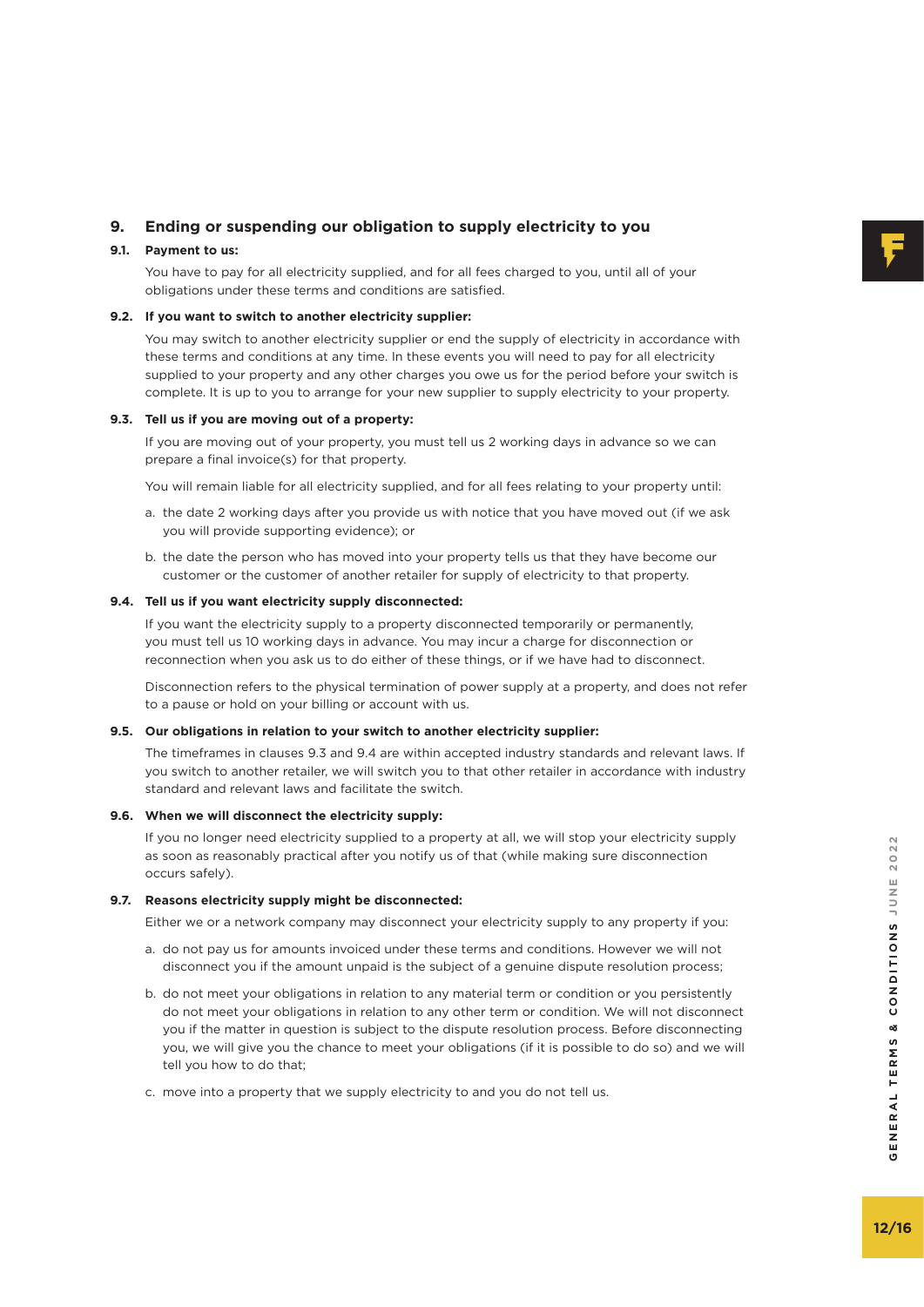#### **9.8. Notice of disconnection:**

 In accordance with our processes (including our debt collection process) we will tell you at least 7 working days before we disconnect the supply of electricity to a property, by sending a notice to the physical address we hold for you. We will also give you a final warning at least 24 hours before we intend to disconnect supply of electricity to that property. Each notice will include information about the timeframe within which disconnection will take place and what you need to do to stop disconnection. We will not disconnect you on a Friday or on the day before a public holiday and we will only disconnect on working days.

#### **9.9. If electricity is needed for critical medical equipment:**

 If you tell us that you, or someone at the property to which we supply electricity, is dependent on that electricity supply for critical medical support and provide evidence when we ask, we will not disconnect electricity supply to that property for non-payment. We may however disconnect the property if there is an immediate safety risk.

#### **9.10. Disconnections for safety and electricity supply reasons:**

 We or a network company may disconnect or disrupt your electricity supply without notice for safety reasons, where there has been an occurrence or circumstances that may adversely affect the proper working of the distribution network or the transmission system, or where there is an emergency.

#### **9.11. Reconnection after you meet requirements:**

 If we disconnect you (including because you have not paid us) and you satisfy our requirements for reconnection, we will restore your electricity supply as soon as is reasonably practicable.

#### **9.12. What happens if we default:**

 If we commit a relevant event of default as defined under the Electricity Industry Participation Code 2010:

- a. the Electricity Authority can require us to provide information about you and can:
	- transfer that information and all or any part of our rights and responsibilities under these terms and conditions to another electricity retailer (new retailer); and
	- amend these terms and conditions to be consistent with, or more favourable than, the standard contract that the new retailer would normally have offered you immediately before we committed the event of default; and
	- amend these terms and conditions to include a minimum term, so that you must stay supplied by the new retailer for that term unless you pay a cancellation fee.
- b. should we already have a legal arrangement in place with another electricity retailer (new retailer), we may perform the tasks outlined in 9.12.a in order to expedite the transfer process to this new retailer and ensure the continued supply of electricity to your property.

# **10. Use of your information**

#### **10.1. Your personal information:**

 The Privacy Act 1993 applies to personal information. You must make sure the information you give us is correct and up to date.

#### **10.2. Our Privacy Policy sets out how we collect, store, use, disclose and keep secure your personal information:**

 Our Privacy Policy is available on our website and forms part of these terms and conditions. It sets out how we will collect, hold, use, disclose and keep secure personal information. We can change our Privacy Policy by providing 30 days' notice. That notice will be provided on our website and will include reasons for any change.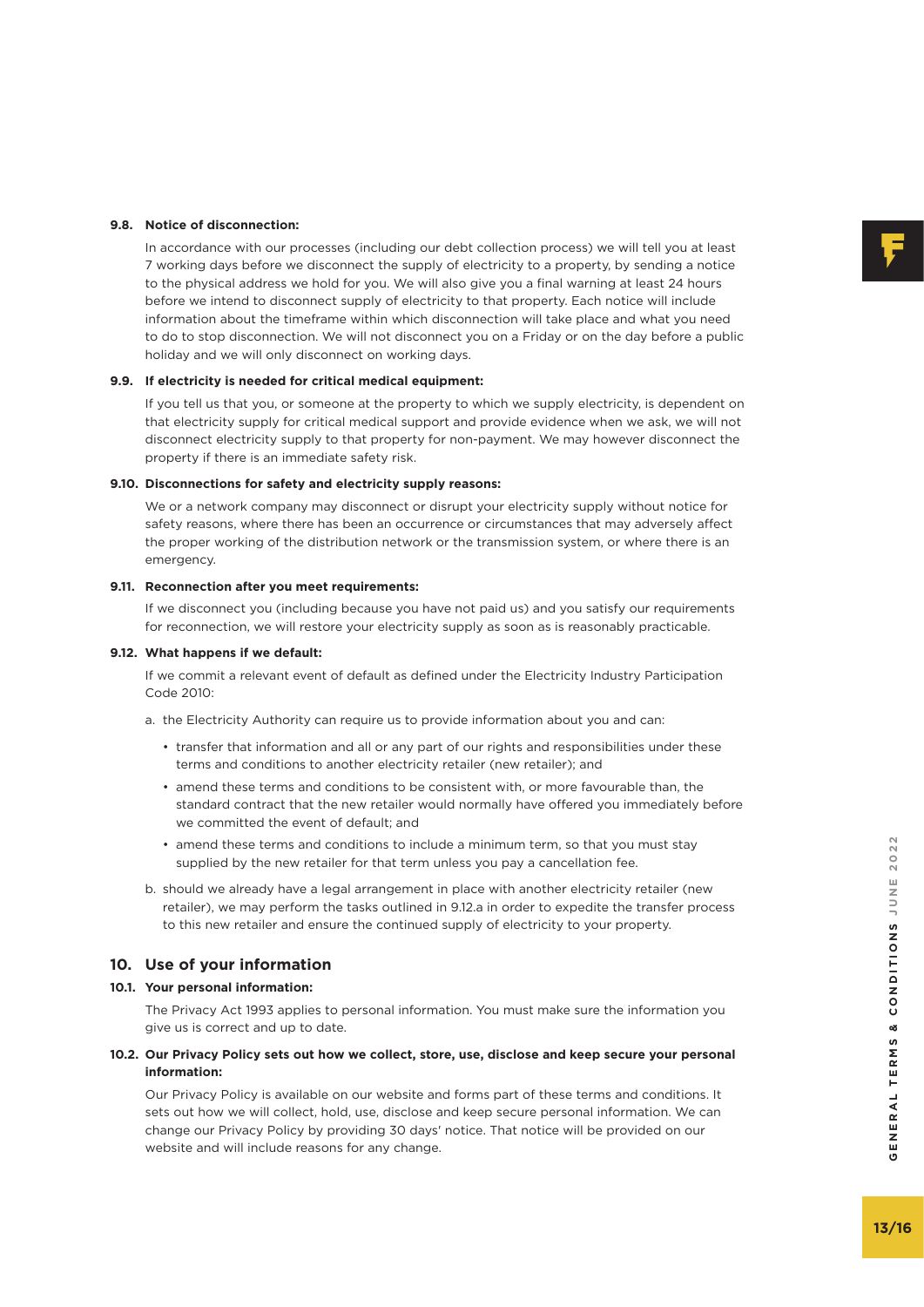# **11. Use of our website and tools**

# **11.1. We will make our website, apps and other tools available to you.**

 Use of the website, apps and other tools are made available to you in accordance with our Website, Tools & Social Media Policy, which is available on our website and forms part of these terms and conditions.

# **12. How much you and we might be responsible for under these terms and conditions**

## **12.1. If we cause damage:**

 If we damage property by not taking reasonable care, and that damage was reasonably foreseeable we will pay the costs of repairing the damage or replacing damaged property (at our discretion) up to a maximum of \$10,000 for any single event or series of closely related events. In the event we rely on this clause, your rights under clause 12.5 remain.

#### **12.2. We are only responsible for direct loss we cause:**

 Except where we are liable to you under the Consumer Guarantees Act 1993 or the Fair Trading Act 1986, we will not be liable to you for any indirect or consequential loss, or loss of profits or business or any similar claims.

## **12.3. Our total amount of financial responsibility to you:**

 If for any reason we are found to be liable to you, our total maximum liability under these terms and conditions is limited to \$10,000 for any single event or series of related events.

#### **12.4. Your financial responsibility for damage to equipment:**

 If you damage any of our property or equipment or any meters or associated equipment we may require you to pay the reasonable cost of repair or replacement of them up to a maximum of \$10,000 for any single event or series of related events. This limit does not apply to your obligation to pay for electricity.

#### **12.5. How the Consumer Guarantees Act applies:**

 The Consumer Guarantees Act 1993 applies to these terms and conditions. These terms and conditions do not detract from your rights under that Act. We will supply electricity to the standards required under the Consumer Guarantees Act.

 If you are receiving electricity and services for the purposes of a business, you agree that the Consumer Guarantees Act 1993 will not apply to this contract.

## **13. Miscellaneous**

## **13.1. You cannot transfer this supply arrangement:**

 You cannot transfer any of your rights and obligations under these terms and conditions to any other person.

## **13.2. When we will tell you about changes to these terms and conditions:**

 We will give you at least 30 days' notice of changes to these terms and conditions. Where we materially change terms and conditions, we will use our best endeavours to explain why we are making the change.

# **13.3. How we will notify you:**

 We can send notices to you using the email address you have provided to us or via the Flick App. Notices are deemed received the day after they are sent. It is important that you provide us your current email address on an ongoing basis.

#### **13.4. Continuing your electricity supply if we have financial issues:**

 If we think that a receiver, liquidator, administrator or other similar officer is likely to be appointed in respect of our business, we will take all reasonable steps to ensure you continue to receive electricity supply to your property.

GENERAL TERMS & CONDITIONS JUNE 2022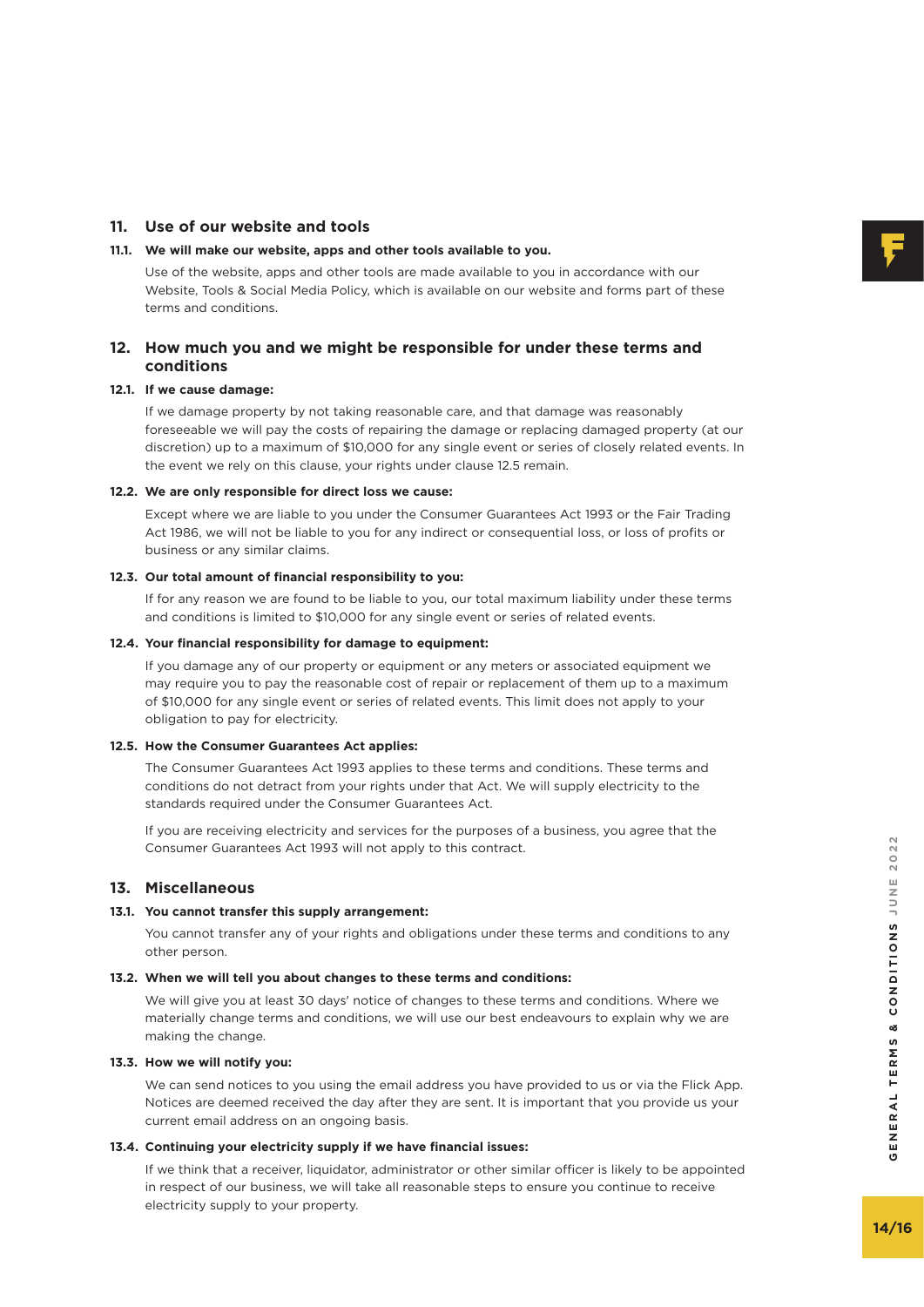# **13.5. Clauses that continue after the end of our supply obligations:**

 Any clauses that are intended to have effect after termination continue to have effect. This includes clauses 5-12 inclusive and this clause 13.5.

#### **13.6. Our transfer of your supply arrangements to another electricity supplier:**

We may transfer all or any part of our rights and responsibilities under these terms and conditions to another electricity supplier. We will give you at least 30 days' notice of this, where you can access the information you need to contact the new electricity supplier and when the transfer will take place.

## **13.7. Clauses for the benefit of the Electricity Authority:**

 Clause 13.6 (that allows us to transfer our rights and obligations under this contract to another retailer) and clause 9.12.a (that allows the Electricity Authority to transfer your contract to another retailer and amend your contract) are also intended for the benefit of and are enforceable against you by the Electricity Authority under the Contract and Commercial Law Act 2017. Clauses 13.6 and 9.12.a cannot be amended without the consent of the Electricity Authority.

#### **13.8. Other parties may help us:**

 We may subcontract or delegate our responsibilities under these terms and conditions to other people or companies.

#### **13.9. References to:**

- a. us, we and Flick are to Flick Energy Limited, and in each case includes our subsidiaries, employees, contractors and agents;
- b. a network company or meter provider, in each case includes its subsidiaries, employees, contractors and agents;
- c. "an individual" means a natural person; and
- d. something in the singular includes the plural and vice versa.

## **13.10.Other documents are incorporated into these terms and conditions:**

 These terms and conditions are a contract between us and you and are comprised of these General T&Cs, the Plan Specific T&Cs applicable to you, the Privacy Policy, Website, Tools and Social Media Policy and any other special Flick T&Cs applicable to you.

## **14. Resolution process and contact details**

#### **14.1. How to make a complaint:**

 If you have a complaint, you should tell us as soon as possible. Please contact our customer support team in the first instance. Our complaints process is free.

#### **14.2. What we will do once we receive your complaint:**

 Once we have received your complaint, we will reply to you within 2 working days to confirm we have received it. We will also decide whether we think your complaint is related to network company services, or our service.

#### **14.3. If the complaint relates to services of the network company:**

 If we think your complaint is related to network company services, we will liaise with your network company and work with them to manage and resolve your complaint.

#### **14.4. If the complaint relates to services we provide:**

 If we think your complaint is related to our service then from there we will contact you directly to work through the issue with you, and continue to update you via email or the Flick App.